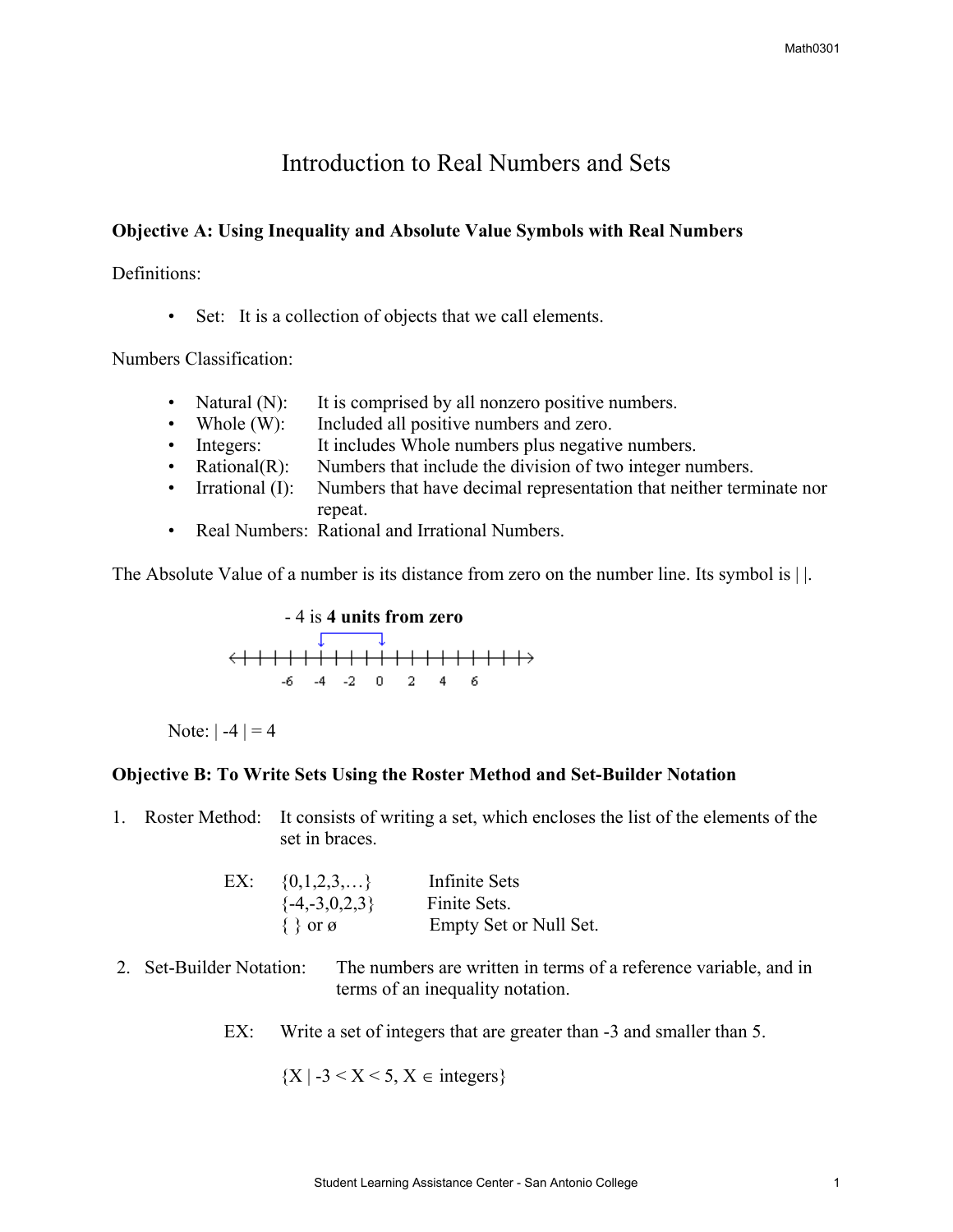• Graphing: Numbers can be also be graphed on the real number line.

Graph of  ${X \mid -3 \le X \le 5, X \in \text{integers}}$ .



Graph of  ${X | X \ge -3, X \in \text{integers}}$ .



#### **Objective C: To Perform Operations on Sets and Write Sets in Interval Notation**

- Union: Union of Sets are written as  $A \cup B$ . It includes set of all elements that belong to either set A or set B.
	- EX: Given  $A = \{2,3,4\}$ , and  $B = \{-5,-2,3,4\}$ . The Union of A and B:

 $A \cup B = \{-5,-2,2,3,4\}$ 

- Intersection of Two Sets: Written  $A \cap B$ , is the set of all elements that are common to both set A and B.
	- EX: Given  $A = \{2,3,4\}$ , and  $B = \{-5,-2,3,4\}$ . The Intersection of A and B:

 $A \cap B = \{3, 4\}.$ 

There are two different notations in which sets can be expressed:

1. Graph:

Ex: Graph  $\{x \mid x > -1\} \cap \{x \mid x \le 4\}$ 



Some Sets can be expressed using interval notation: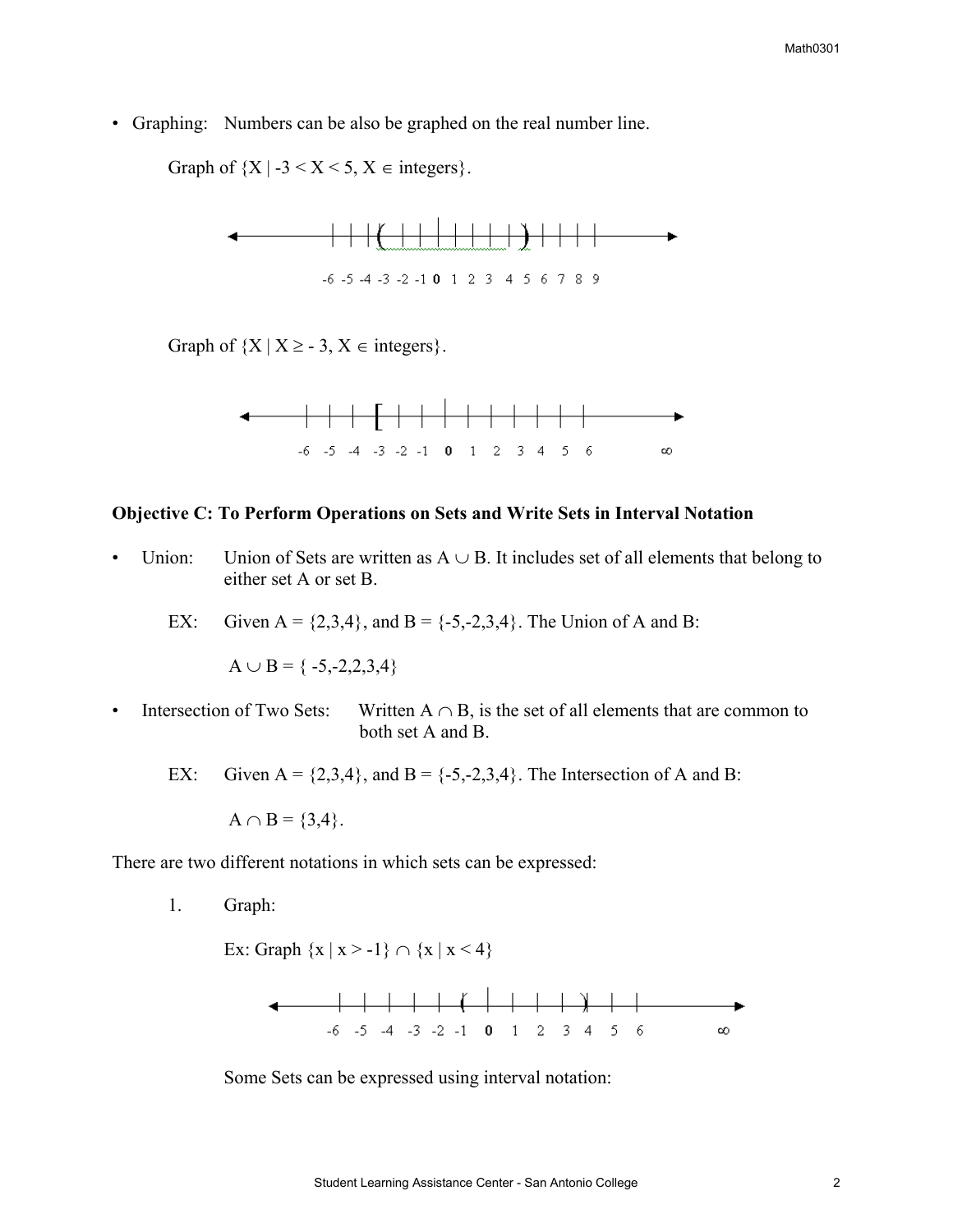2. Sets can be also be expressed using **Interval notation.** 

| <b>Set Notation</b>                    | Interval Notation |
|----------------------------------------|-------------------|
| <b>EX:</b> $\{x \mid -3 \le x \le 2\}$ | $(-3,2)$          |
| $\{x \mid -3 \le x \le 2\}$            | $[-3,2]$          |

#### **Objective D: To Use Venn Diagrams**

Definitions:

**Subset**: Symbolized by  $\subseteq$ , it indicates that a certain smaller set of numbers is included in a bigger set of numbers.

EX: Let  $A = \{ 1,3,5,7,13 \}$ , and  $B = \{odd \text{ numbers} \}$ .

Because every element of set A is also element of B, then  $A \subseteq B$ .

Every set is a subset of itself.

**Empty set**: A set that doesn't have any elements.

The empty set and the entire set are subsets of any set!

**Universal Set:** It is the set of all elements that are studied.

 Ex: If we study students at San Antonio College, then the universal set is all the students that are taking classes at San Antonio College.

**Venn Diagram:** A visual exhibit showing the universal set and its various subsets.

EX: